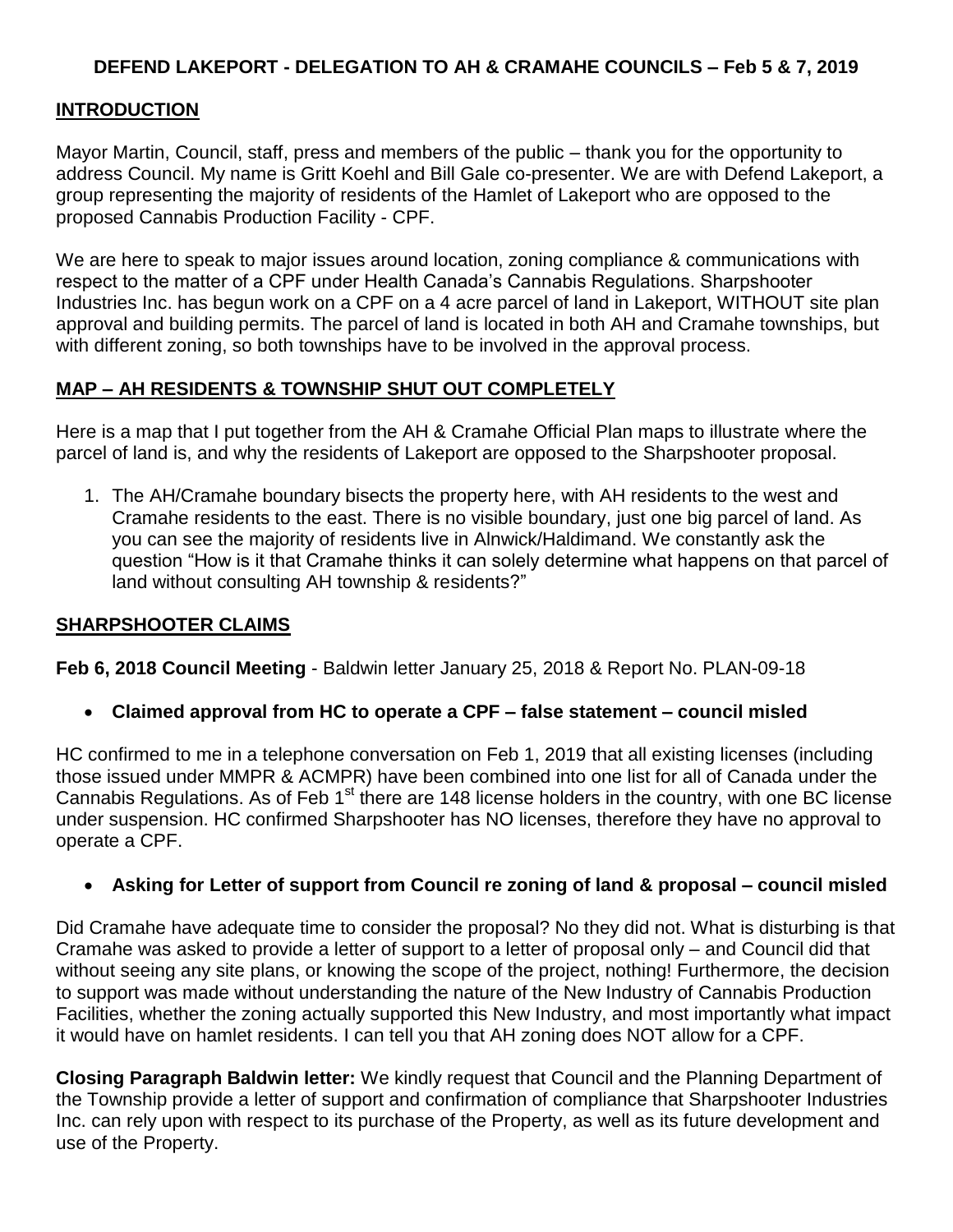Wow – that's quite a burden for the Township to take on from only a letter and a simple report.

**Claim they asked AH for the same letter of support – false statement – council misled**

I sent an email on Feb 16, 2018 to AH, Cramahe, Brighton Mayors, and copied NC, AH, Cramahe CAOs & NC, Cramahe planning expressing concern about the haste to allow CPFs into small townships. I received a response from AH Mayor Logel stating that the township had no such request from Sharpshooter or Baldwin, and I can confirm that as of this past Friday, they still have no correspondence from Sharpshooter at all.

In light of the false statements and misleading information presented by Sharpshooter so far, we believe it is possible for the Township of Cramahe to stop the CPF project from going ahead. But there is still more for the township to consider.

# **HEALTH CANADA REQUIREMENTS**

HC will not issue a licence to any CPF until all strict requirements have been met under the CR. When a CPF is ready to operate, HC will do an inspection. If a license is granted, the CPF can bring plants in and begin operation. However, if a license is not granted the CPF cannot operate. There are a couple of major considerations that HC uses to determine whether a CPF site is not suitable:

- 1. **Location too close to residences**. Fact, HC denied a license to an applicant, because of this very reason. The applicant did not go through an appeal process, and instead chose to reapply at a new location. Let that sink in – Imagine having put all that money into readying a CPF, only to have the license denied – all because proper attention to location was not paid. We believe this will be the case in Lakeport.
- 2. **Municipal Services – Water & Sewer**. Due to the high water consumption of CPFs, these facilities should be located in areas where municipal services are available and adequate. That is not the case in Lakeport, where there are no such services.

## **MUNICIPALITY OF BRIGHTON**

Brighton Council retained planning consultants Darryl Tighe and Anne Dorion, and in January 2019 they presented their report to Council. They said:

**"Cannabis production facilities would more appropriately be considered an industrial use, because they involve more than growing plants. They include processing, testing, storing, packaging, labelling, shipping, receiving and destroying of cannabis and cannabis products. Simply put, CPF's are akin to pharmaceutical manufacturing industries as they are subject to very stringent regulations regarding good product practices, in addition to security measures. CPF's also maintain relatively high servicing demands for water and electricity. Given the high water usage the most suitable location for these facilities should have full municipal services with sufficient water capacity. Moreover, traffic associated with the distribution activities of CPF would be best served in the municipality's industrial areas as there is generally a more direct connectivity of these areas to major arterial roads."**

Back on Feb 6, 2018 Sharpshooter was questioned by Deputy Mayor Arthur as to how they would address the water supply. Sharpshooter said that they would have holding tanks and water would be trucked in. They went on to say that Municipal Services would not be able to handle the demand, so this was the way to go. That doesn't make any sense at all, based on the municipal service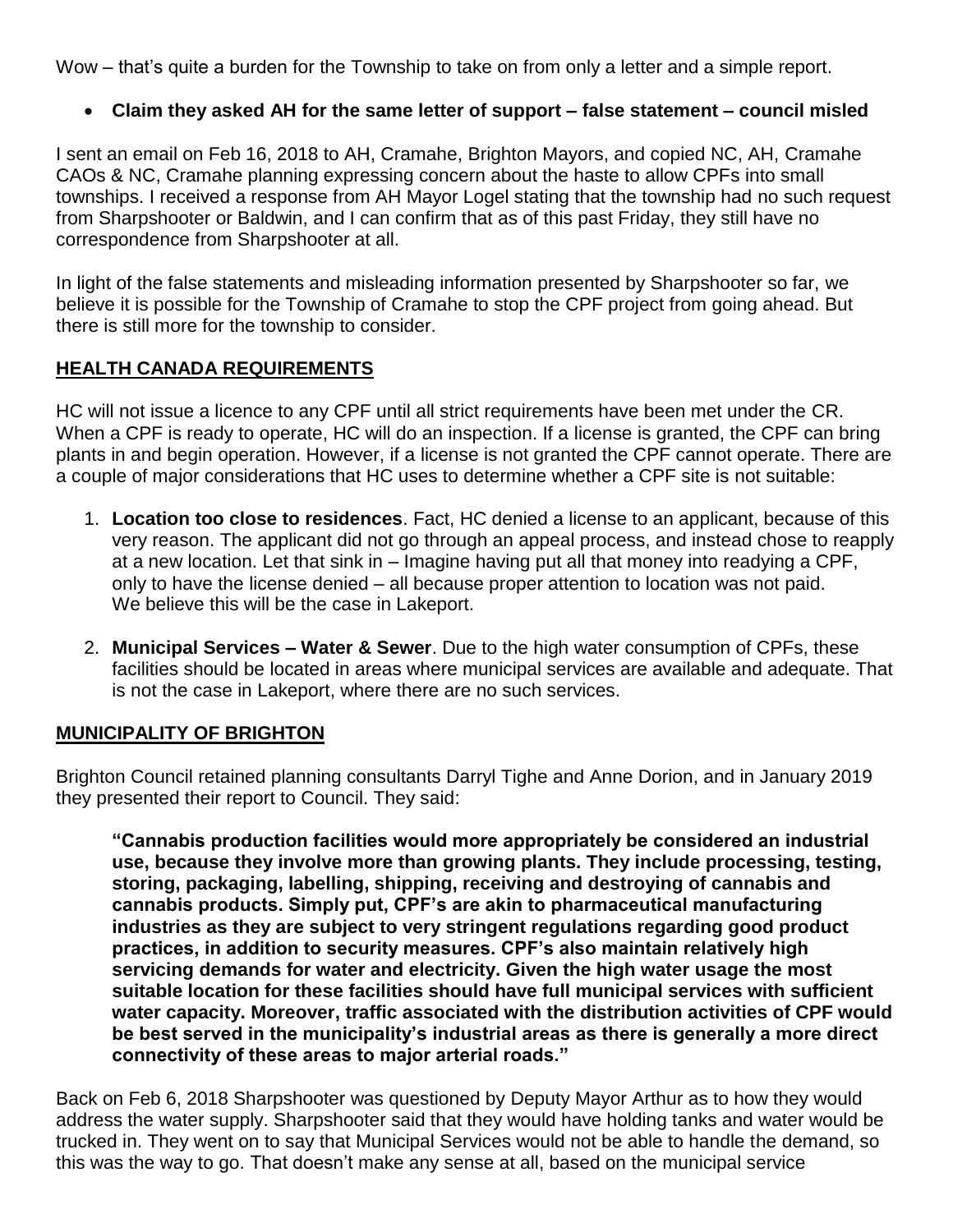requirements of Health Canada and what the planning consultants are saying after studying the regulations and new industry.

Fast forward to Dec 5, 2018, at the Sharpshooter information session held in Colborne, when Sharpshooter's CEO Adam Dasovich said they WOULD USE WELLS, and if that was NOT ENOUGH, they would have catch systems for rainwater and would truck water in.

Well, did you know that the Wells in Lakeport have issues with going dry, therefore it further compounds the problem of a high water consumption CPF being there. **Council has been misled.**

## **CRAMAHE INTERIM CONTROL BY-LAW No. 2018-25 April 17, 2018**

I believe it was around March 22, 2018 that Cramahe provided the letter of support. Only 3 weeks later Council passed the Interim Control By-Law. In fact, in an article dated April 23, 2018 Craig Brooks is quoted as saying the following:

"Most municipalities have been caught off guard and are attempting to stay ahead of the legislation and the new industrial sector it has created. The interim control by-law will allow township staff to liaise with colleagues in other municipalities in NC to develop policies that will properly deal with any medical marijuana facilities that show an interest in setting up in Cramahe."

Why didn't Cramahe tell Sharpshooter to hold off at that point? They hadn't purchased the property yet!

## **BILL GALE – INTRODUCTION**

I and Marna are the owners of 113 Townline (Boundary) Rd., the house that is surrounded on two of its property lines by the Sharpshooter property;

We purchased the property in 2009. Like a lot of baby boomers from Toronto who are and will be looking for quiet, peaceful countryside settings for their retirement, as they take their money out of that increasingly loud, overcrowded and mean environment in the City;

We did our research prior to buying, and we did look into the Anamet facility and learned that it was a quiet unobtrusive neighbour consistent with that description by the previous owner of our property;

### AH MEETING IN JANUARY 2010 TO AMEND ZONING BY-LAW FOR ANAMET

As Gritt has pointed out to you that portion of the Sharpshooter property which abuts our property on the east and north is actually located in AH. We received a notice from AH approx. 9 years ago in January 2010 regarding a request by Anamet to change the zoning in that portion of its property in AH from "Hamlet Residential" to Hamlet industrial Exception #10. I wrote a letter dated January 20, 2010, which is here for your review.

You will see in the third paragraph I wrote, "My wife and I searched for the type of quiet property in the country that the Hamlet of Lakeport represented. We bought this property to escape from the expansion of commercialism and industrialization that had infringed on our lives in Toronto."

In the next two paragraphs I point out that we do not want to stand in the way of a local business trying to make use of their land in a more efficient way BUT I did want to make it clear that in granting the amendment "that there are some limits placed on the use of the land so that the essential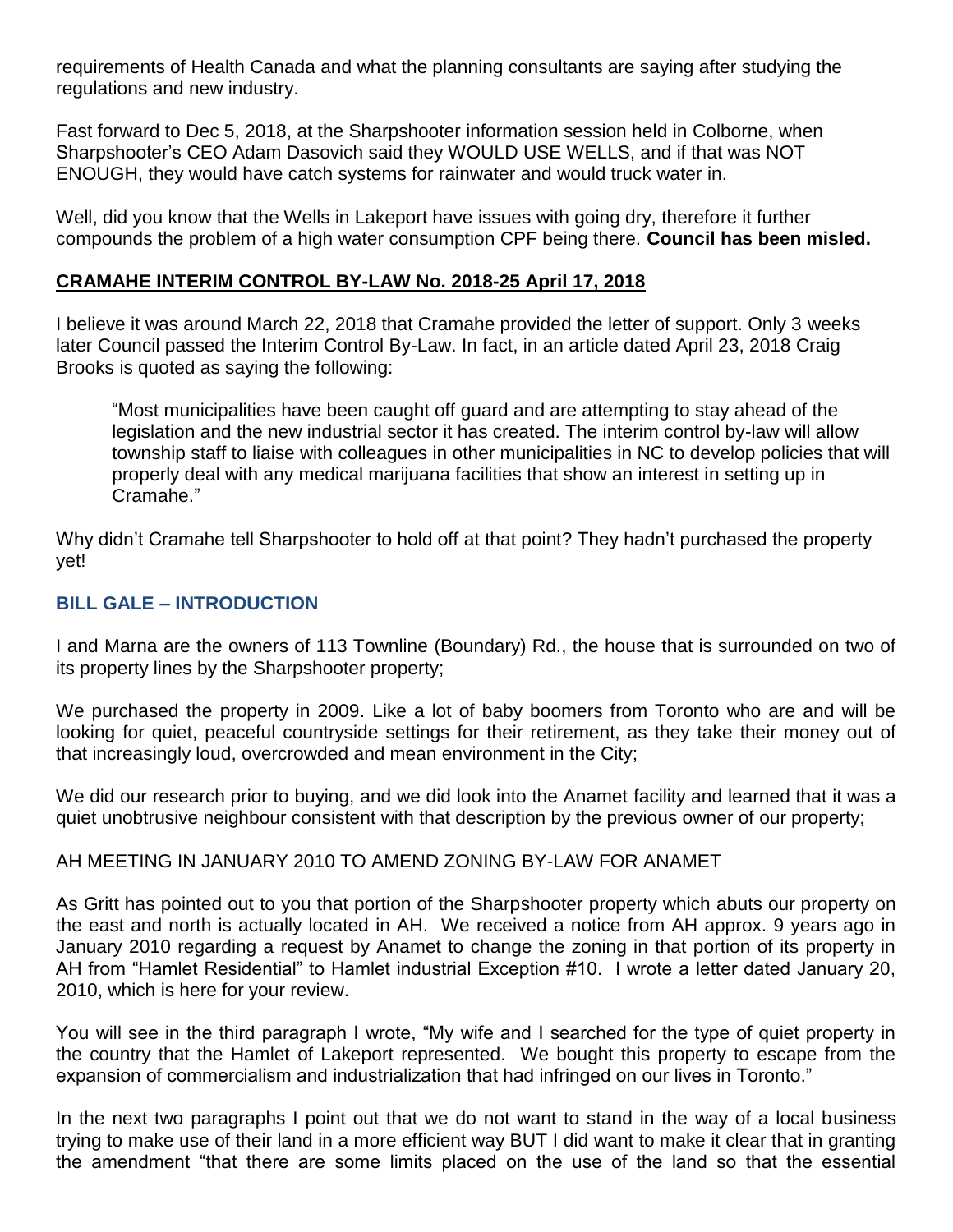character of the area as a hamlet in the country is not degraded through major construction or significant changes to the topography of the land, or a substantial increase in traffic up and down Townline Road."

I was assured at the meeting that the amendment would not result in the type of changes that would alter the "essential character of the area as a hamlet in the country". And it wasn't changed. Until December 2018, almost 9 years later, when my wife and I discovered the quiet residential character of Lakeport was being turned on its head when we drove up to our property and saw the levelling of the vegetation and topography of the land beside our property and the erection of 8 foot ugly chain link security fences – You have seen the photos presented by Gritt. That is what it looks like from our property.

It was a complete surprise to us because nobody had given us any notice that this was happening. One would think that if Sharpshooter wanted to be a good neighbour that we would have received something from them in our mailbox (especially since this was in the works going back to early 2018) and there were investor solicitations in the area, one hosted at Gilligans, just to give us a heads up that we are now the owners of the Anamet property and will be making significant changes.

## POTENTIAL PROBLEMS

- a) The essential quiet residential Hamlet of Lakeport has lost that quaint look and now appears like a prison
- b) Light pollution security lighting will ruin one of our favourite escapes from the City, ie. looking at the sky at night and actually being able to see the stars;
- c) Smell pollution notwithstanding filtration systems at the plant, cultivating marijuana does create a distinctive skunky unpleasant smell;
- d) Increased traffic;
- e) Environmental concerns given the statements about the amount of water required to grow marijuana and the Sharpshooter officials talking about using the well to draw water, we have real concerns about the lowering of our water table. In addition the flow of water south of there needs to continue to maintain the wetlands down there.
- f) Potential for increase in criminal activity. This is different than cultivating normal crops or manufacturing widgets – a cannabis production facility will be cultivating and manufacturing a Controlled Substance that has great value. If stick ups at local pharmacies are occurring now, it isn't hard to see that a marijuana facility full of this valuable Controlled Substance, in a quiet out of the way residential community would be a tempting target for criminals.

### **PETITION**

We visited our neighbours in Lakeport during that frigid Arctic Vortex weather a couple of weeks ago, and were able to connect with over half the households in Lakeport at that time. Ninety per cent (90%) of those households supported the premise of the petition that the proposed Sharpshooter cannabis facility ought not to be located in Lakeport. That overwhelming majority represents the intense motivation that we have in Lakeport to ensure that Sharpshooter is required to relocate their facility to a more fitting industrial zoned location within Cramahe, not abutting a residential area.

## **SUMMARY**

To summarize, Lakeport is not an industrial area or zone, as there are no other industries around. There is only one parcel of land that was "zoned" general industrial many decades ago, and certainly not with the intent of a CPF, which didn't even exist.